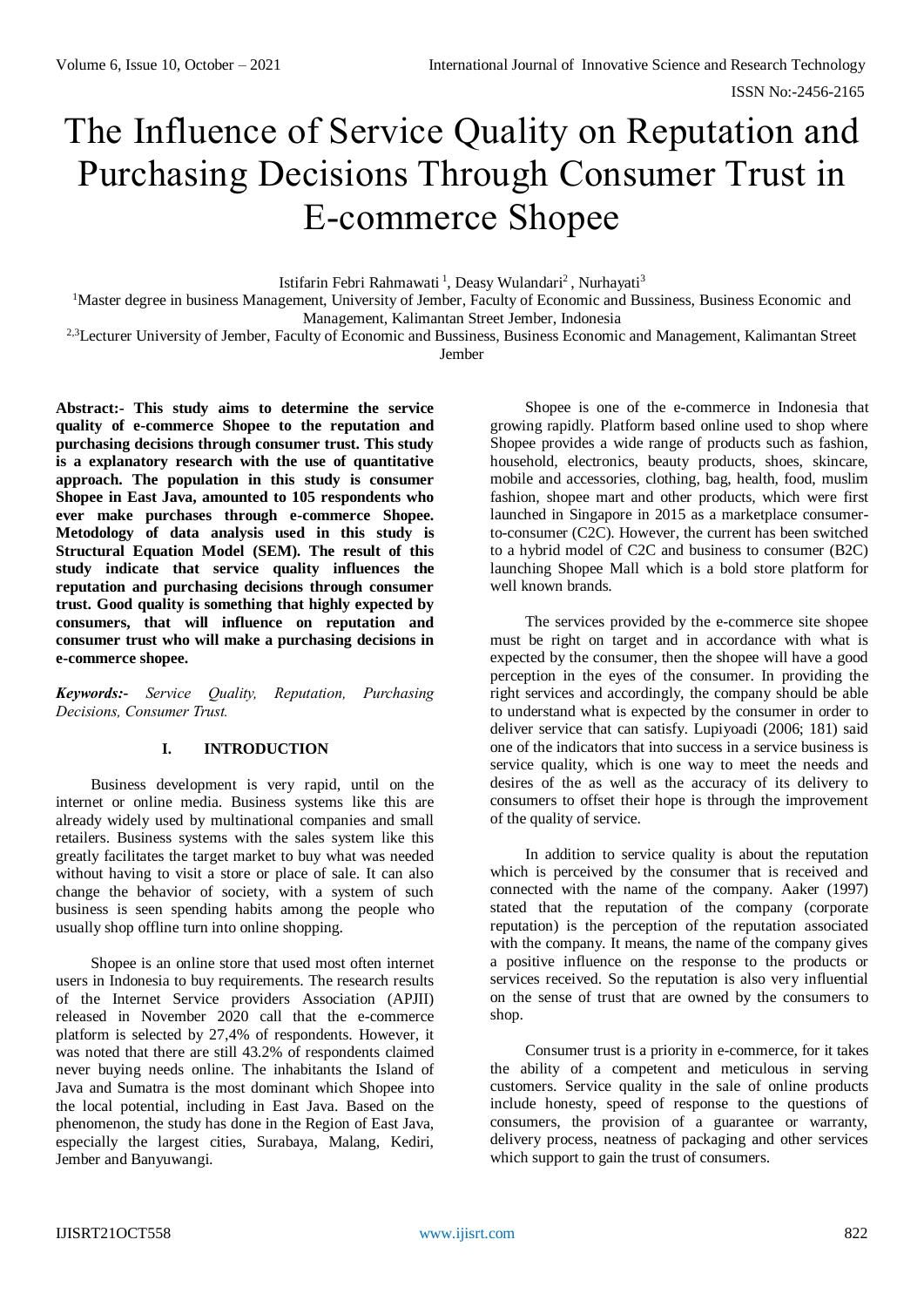Purchasing decisions are consumer attitudes who will determine a decision before they made the purchase or the actions of a consumers who are looking for different alternatives must then decide to take action purchase. According to Nawangsari (2017) one of the important factors that become a benchmark purchasing decisions online is a trust, with the internet add to the trust in the activities of buying and selling are doing online.

# **II. THEORY**

#### **2.1 Service Quality**

Service quality is a critical thing in competitive advantages for a company to make it different with other companies, good service quality for a company is the main key to increase the good profitability. Consumers judge the quality based on the comparison of what they expect and what they get, so with the guarantee of consumer expectations and the thing received by them will help to mantain good service quality for a company (Meister, 1990).

#### **2.2 Reputation**

Reputation is the extent to which the consumers have a sense of trust towards the seller, that the seller is competent and professional to customers (Jarvenpa, 2000).

#### **2.3 Consumer Trust**

Prasaranphanich (2007:23.1) suggested that, when consumers trust a company, then they will make repeat purchase and share personal information (the positive experience of the product has been used) to the company intended.

# **2.4 Purchase Decisions**

Purchasing decisions is a process undertaken by consumers in meeting their needs in the form of products and services. Purchasing decisions are everything that has done to understand the factors that consumers use to get a product or service in decision making (Mowen and Oliver, 1997).

#### **2.5 Conceptual Framework**

Based on the theoretical basis and previous research, it can be explained that service quality service quality and perception of reputation there is an influence on consumer trust and purchasing decisions, and there is an influence of consumer trust on purchasing decisions. So the conceptual framework in this study shows that service quality as an independent variable will influence the dependent variable, namely reputation, purchasing decisions and consumer trust.

The conceptual framework developed in this study is as follows:



Fig. 1 Conseptual Framework

#### **2.6 Research Hypothesis**

- $H<sub>1</sub>$  : Service quality influences the reputation
- $H<sub>2</sub>$  : Service quality influences the consumer trust
- $H<sub>3</sub>$ : Reputation influences the consumer trust
- H<sup>4</sup> : Consumer influences the purchase decisions
- H<sup>5</sup> :Service quality influences the purchase decisions
- $H<sub>6</sub>$  : Reputation influences purchase decisions

# **III. METODOLOGY**

This research was conducted in East Java, there are the largest cities include Surabaya, Malang, Kediri, Jember and Banyuwangi. The population of this research is consumers in East Java who have made a purchase transaction in ecommerce Shopee. Sampling technique used in this research is nonprobability sampling with the criteria at least transactions in more than one time, while the way of sampling using purposive sampling where the sampling technique required is with various considerations.

Metodology of data analysis used in this research is Structural Equation Model (SEM). Hair et al., (1995) stated that the appropriate sample size for Structural Equation Model (SEM) is between 100-200 samples. Test data analysis of this study using validity test and reliability test, then performed a normality test and a multicollinearity test. The criteria of goodness that fits in the bushes.

# **IV. RESULT AND DISCUSION**

#### **4.1 General Information**

This study was conducted on East Java namely the largest city there are Surabaya, Malang, Jember, Banyuwangi and Kediri using purposive sampling technique as a sampling technique. The sample in this study were respondents who were at least 17 years old and be able to understand the questionnaire and understand the Shopee application and had shopped at least 2 or 3 times. From the research conducted, the most respondents are respondents who have the age of 23 to 28 years with the most status being unmarried and as students.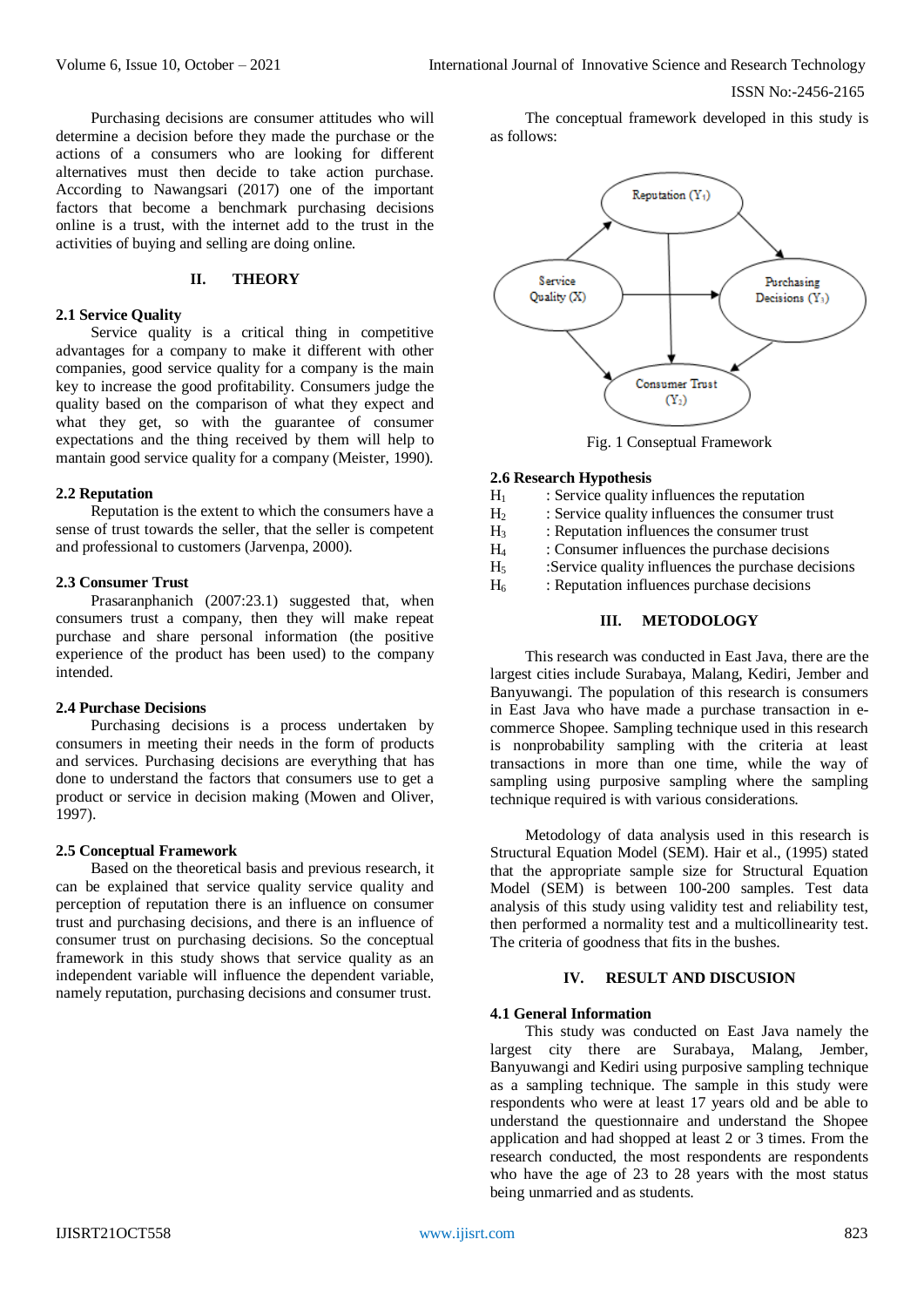ISSN No:-2456-2165

#### **4.2 Descriptive Statistics**

#### **4.2.1 Characteristics of Respondents Based on Domicile**

Respondents based on the domicile were divided into 5 groups of 105 respondents, there are Surabaya, Malang, Jember, Banyuwangi and Kediri.

| Table 1 Respondents Domicile |                    |      |  |  |
|------------------------------|--------------------|------|--|--|
| <b>Domicile</b>              | Precentage $(\% )$ |      |  |  |
| Surabaya                     | 21                 | 20%  |  |  |
| Malang                       | 21                 | 20%  |  |  |
| Jember                       | 21                 | 20%  |  |  |
| Banyuwangi                   | 21                 | 20%  |  |  |
| Kediri                       | 21                 | 20%  |  |  |
| Amount                       | 105                | 100% |  |  |

#### **4.2.2 Characteristics of Respondents Based on Gender**

Respondents based on gender characteristics in this study were classified into two, there are male and female

*Table 2 Respondents Gender*

| Gender | <b>Frequency</b><br>(person) | Precentage $(\% )$ |
|--------|------------------------------|--------------------|
| Male   | 45                           | 42,85%             |
| Female |                              | 57,15%             |
| Amount | 105                          | 100%               |

#### **4.2.3 Characteristics of Respondents Based on Age**

Respondents based on age characteristics in this study were classified into five, there are between 17 to 22 years, 23 to 28 years, 29 to 34 years, 35 to 40 years and more than 40 years.

*Table 3 Respondents Age*

| Age             | <b>Frequency</b> | <b>Precentage</b> |
|-----------------|------------------|-------------------|
| 17 - 22 Years   | 23               | 21,9%             |
| 23 - 28 Years   | 47               | 44,76%            |
| $29 - 34$ Years | 18               | 17,14%            |
| $35 - 40$ Years | 17               | 16,2%             |
| $>40$ Tahun     |                  | $0\%$             |
| Amount          | 105              | 100%              |

# **4.2.4 Characteristics of Respondents Based on Marrital Status**

The marital status of the respondents in this study were classified into two, there are married and unmarried.

| <b>Marriage Status</b> | <b>Frequency (person)</b> | Precentage $(\% )$ |  |
|------------------------|---------------------------|--------------------|--|
| Married                | 45                        | 42,85%             |  |
| UnMarried              | 60                        | 57,15%             |  |
| Amount                 | 105                       | 100%               |  |

# **4.2.5 Characteristics of Respondents Based on Job**

Respondents based on job characteristics in this study were classified into five namely Government Employees, Private Employees, Students, Retirees and Entrepreneurs.

| Table 5 Respondents Job        |                  |                   |  |  |  |
|--------------------------------|------------------|-------------------|--|--|--|
| <b>Profession</b>              | <b>Frequency</b> | <b>Precentage</b> |  |  |  |
| Government<br><b>Employees</b> | 22               | 20,9%             |  |  |  |
| Private Employees              | 15               | 14,3%             |  |  |  |
| Student                        | 48               | 45,7%             |  |  |  |
| Retirees                       |                  | $0\%$             |  |  |  |
| Entrepreneur                   | 20               | 19,1%             |  |  |  |
| Amount                         | 105              | 100%              |  |  |  |

## **4.2.6 Characteristics of Respondents Based on Purchase Frequency**

Respondents based on the characteristics of the frequency on purchases in this study were classified into two, there are 2 times and 3 times.

| Table 6 Respondents purchase decisions |  |
|----------------------------------------|--|
|----------------------------------------|--|

| <b>Purchase</b> | <b>Frequency</b> | <b>Precentage</b> |
|-----------------|------------------|-------------------|
| 2 times         | 25               | 23,8%             |
| 3 times         | 80               | 76.2%             |
| <b>Total</b>    | 105              | 100%              |

# **4.3 Goodness of fit Test**

| Table 7 Goodness of fit test |                       |                                                                 |                    |  |
|------------------------------|-----------------------|-----------------------------------------------------------------|--------------------|--|
| Criteria fit<br>model        | Value<br>fit<br>model | <b>Standard</b>                                                 | <b>Description</b> |  |
| $X_2$ -chi-square            | 121,298               | Expected to be<br>smaller than<br>$X2$ on df = 84<br>is 104,138 | Marginal           |  |
| Significance<br>Probability  | 0.001                 | $\geq 0.05$                                                     | Marginal           |  |
| <b>RMSEA</b>                 | 0.076                 | $\leq 0.08$                                                     | Good               |  |
| GFI                          | 0.868                 | $\geq 0.90$                                                     | Marginal           |  |
| AGFI                         | 0.792                 | $\geq 0.90$                                                     | Marginal           |  |
| <b>CMIN/DF</b>               | 1.596                 | $\leq$ 2 or 3                                                   | Good               |  |
| TLI                          | 0.900                 | $\geq 0.90$                                                     | Good               |  |
| CFI                          | 0.928                 | $\geq 0.90$                                                     | Good               |  |

It is known that the eight criteria used to assess whether or not a model a model is good or not, four criteria are met and four criteria are marginal. Thus it can be said that the model is acceptable, which is means that there are a match between the model and the data.